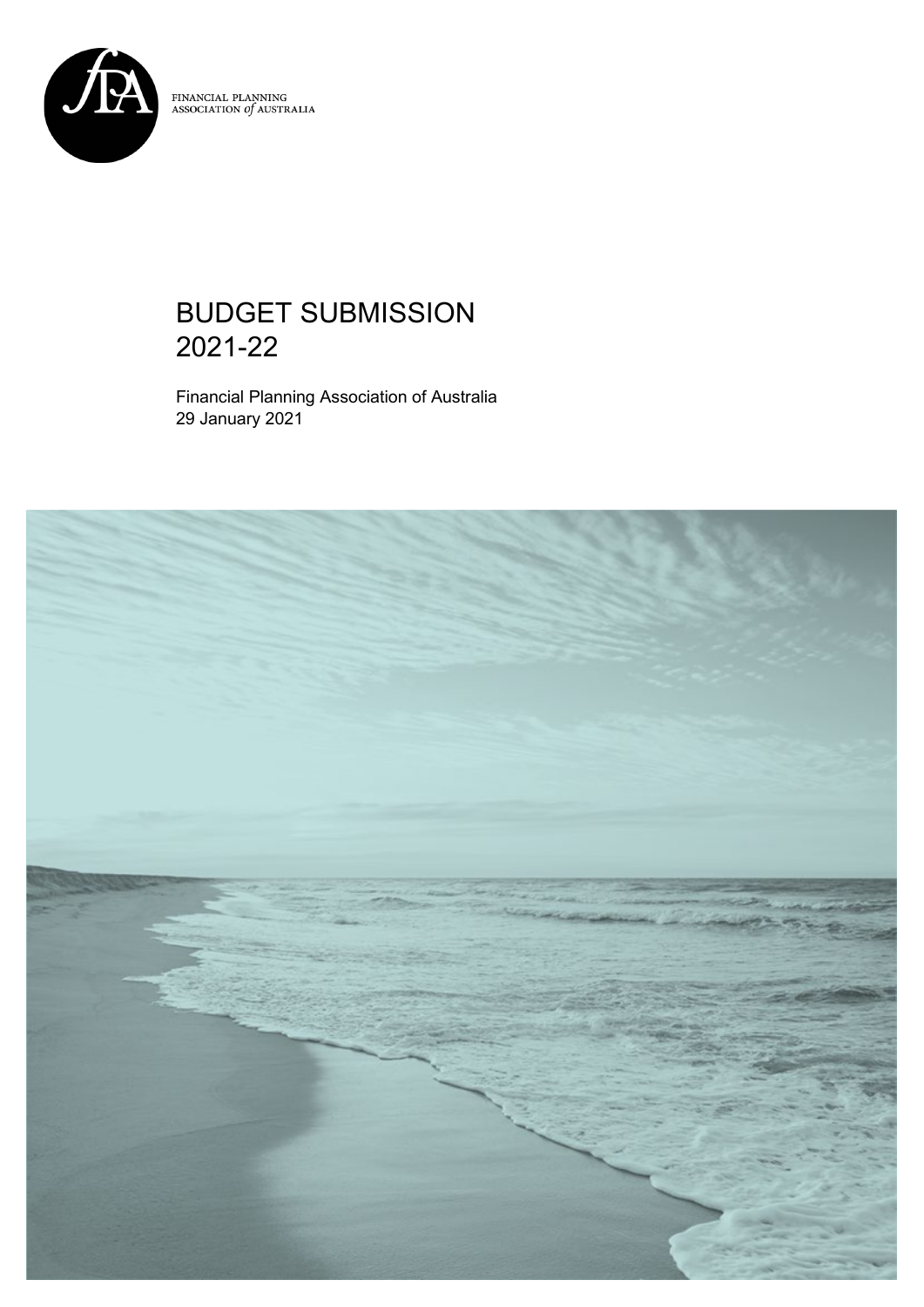# **Summary**

The Financial Planning Association of Australia ('FPA') is pleased to provide the following submission to the federal government's 2021-22 budget process.

The focus of the FPA's policy work over the past year has been the rapidly increasing cost of practicing as a financial planner and the impact this is having on the affordability of financial advice for consumers and the sustainability of the financial planning profession as a whole. Recent FPA research indicates that the average fee charged by financial planners for a statement of advice for new clients rose to \$2,671 in 2019, up from \$2,435 in 2018. Given the increasing cost over the last year, this figure has almost certainly risen further in 2020 putting professional financial advice out of reach of many Australians.

These issues formed the foundation of the FPA's new policy platform - Affordable Advice, Sustainable Profession - which was released in June 2020. Since the platform was released, the FPA has welcomed increasing interest from the federal government in addressing the affordability of financial advice.

In December 2020, the Australian Securities and Investments Commission ('ASIC') commenced a formal consultation on promoting access to affordable advice. While this process is still underway and does not guarantee any action by ASIC or the Government more broadly, it was heartening to see Senator the Hon Jane Hume, Minister for Superannuation, Financial Services and the Digital Economy, support the ASIC consultation in her statement of 15 January 2021.

While the FPA has made some specific recommendations to ASIC in its consultation, the reality is that there are many factors driving cost increases for financial planners and affecting the affordability of financial advice. These include the indirect costs of complying with regulation and direct costs imposed by the Government on financial planners in the form of fees and levies. This pre-budget submission will focus on the latter of these categories.

Fees and levies imposed by the Government on financial planners are done so to recover the cost of regulation. At the outset, it is worth stating that the FPA supports cost-recovery of some regulatory costs. It is appropriate that the financial services sector contributes to the cost of regulating the sector and providing consumer protections. Every business operating in financial services benefits from a strong regulatory framework that promotes public confidence and addresses consumer needs.

However, the practice of cost-recovery requires the Government to minimise the amount that is needed to be recovered by providing regulation in an efficient and effective manner. The Australian Government Cost Recovery Guidelines also provide that the Government should consider other factors in deciding how to implement cost-recovery, including the impact on competition, innovation or the financial viability of those who may need to pay the costs of regulation.

In this context, the FPA is making six recommendations in this submission that seek to promote the public interest in maintaining an efficient and effective regulatory framework for financial advice, recovering some of the cost of that framework from the financial planning profession, and addressing the affordability of financial advice for consumers.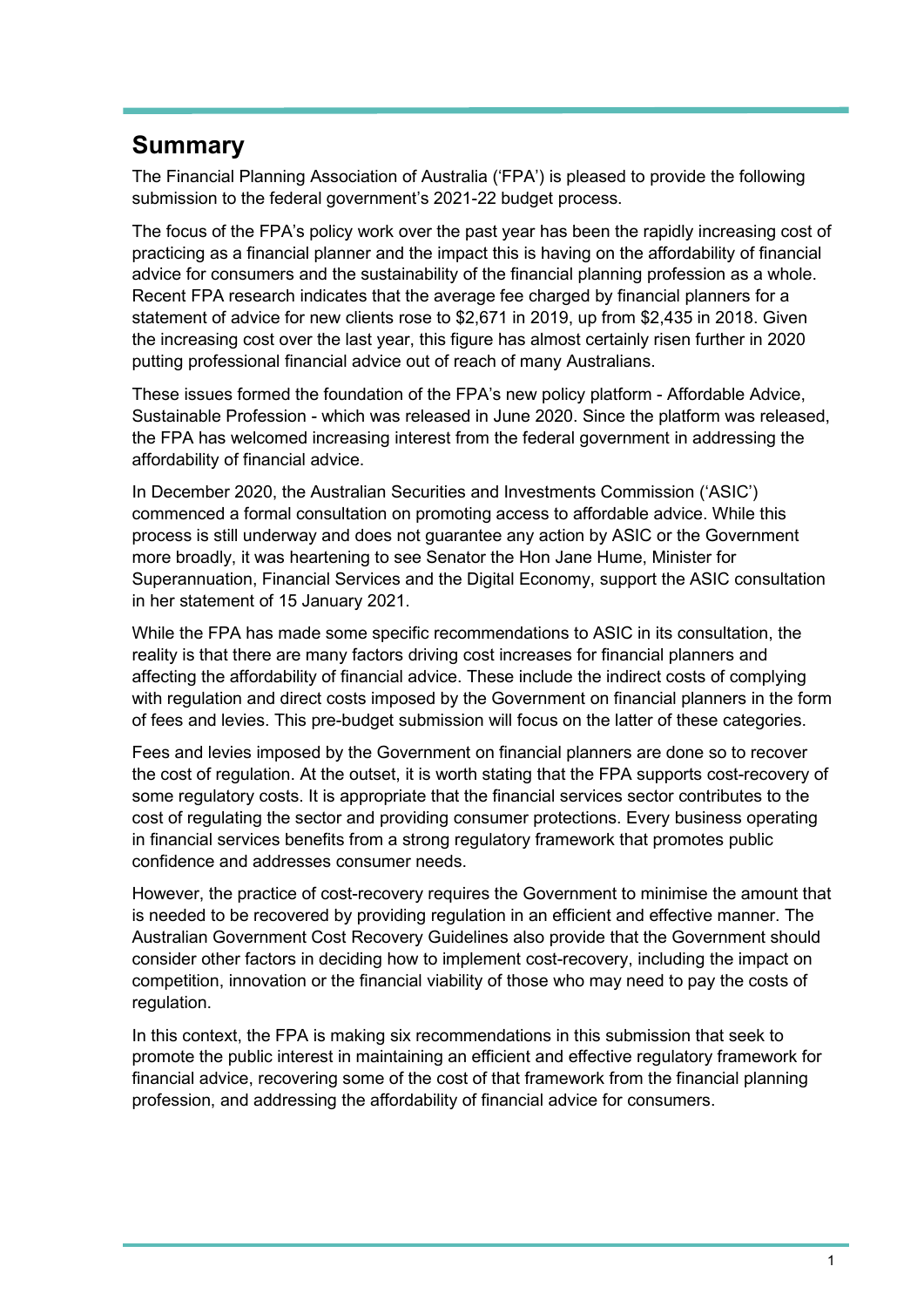## **Recommendations**

**1. Fees and levies paid by financial planners to the federal government should be consolidated into a single schedule administered by ASIC, which removes duplication of fees and is limited to recovering the cost of efficient and effective oversight.**

The first step in considering the direct costs of financial planners is to establish a consolidated view of those fees and charges. Current fees and levies include those imposed by ASIC, the Tax Practitioners Board, and indirectly from the Australian Financial Complaints Authority. Financial planners are also likely to see fees relating to the new disciplinary body and compensation scheme of last resort in the near future.

There is a lack of a consolidated view of these fees and levies, which are currently published individually by the agencies that collect them. As a result, policy discussions on the rate and increases to fees and levies is focused on the different government agencies that collect them rather than the practitioners that pay them. Establishing a single schedule of fees and levies paid by financial planners would allow for more informed policy discussions about the impact of fee and levy increases and better coordination between the agencies that are collecting them.

A consolidated schedule of fees and charges could be created by Treasury or ASIC at little to no cost to the Government.

#### **2. The ASIC industry levy should be reviewed with the goal of providing a more predictable annual levy and constraining year-on-year increases to better reflect the capacity of the financial planning profession to support regulatory costs.**

The ASIC industry funding levy is relatively new, having been applied for the first time for the 2017-18 financial year. The goal of the levy is to recover most of ASIC's regulatory costs from regulated industries, including the financial planning sector. With three years' of experience collecting the industry levy, two major problems are apparent.

Firstly, the levy amount each year has proved to be unpredictable even in the months before it is due to be paid by financial planners. For example, for the 2018-19 financial year ASIC predicted in March of 2019 that the per financial planner amount for the levy would be \$907. By the time invoices for this year were issued in January 2020, the per financial planner amount had risen to \$1142. This is a 26 per cent increase in just ten months.

Similarly, for the 2019-20 financial year ASIC predicted in March of 2020 that the per financial planner amount for the levy would be \$1571. When invoices for the 2019-20 financial year are issued in the coming weeks, the FPA expects the amount will have increased further to around \$2,000 - an increase of nearly a third.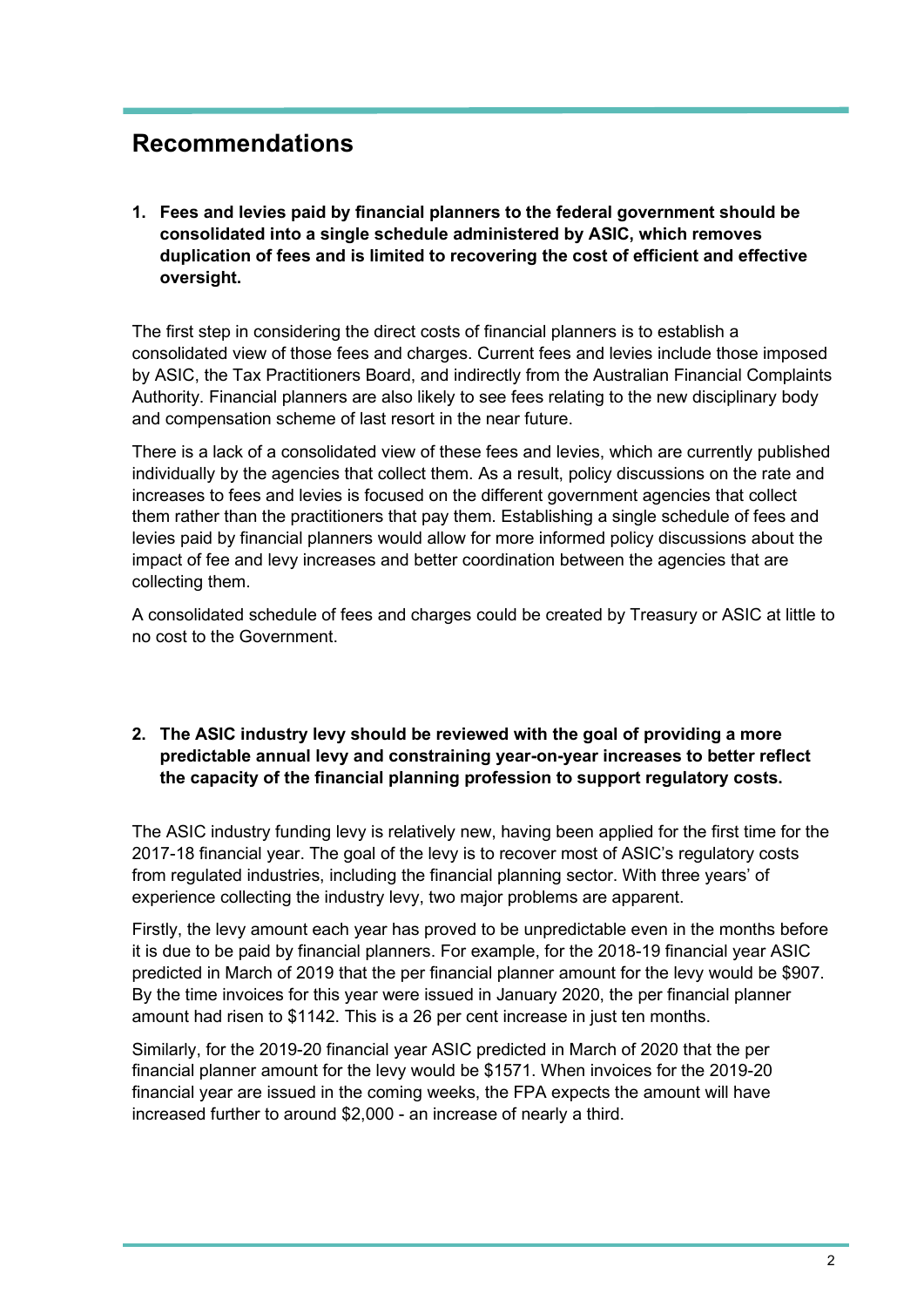This unpredictability of the levy amount makes it practically impossible for a financial planner to effectively budget for this business cost.

Secondly, the levy has been increasing at a dramatic rate that far outstrips the rate of revenue growth for most financial planning businesses and is being exacerbated by a reduction in the number of financial planners from whom the levy must be recovered. As noted above, the levy per financial planner has increased from \$934 in 2017-18 to approximately \$2,000 in 2019-20. In three years of operation, the levy for financial planners will likely have more than doubled and there is no indication that increases of this scale will cease for 2020-21 or future years.

Over the 2019-20 financial year, the number of financial planners from which this budget must be recovered has fallen from around 25,600 to around 22,500 - a loss of 3,100. We know this trend will continue at least for the next few years, with around 21,200 financial planners currently registered and the potential for further reductions as the deadlines for meeting new professional standards are reached in coming years.

ASIC has cited increased enforcement costs as the primary reason for the increases in the industry levy applied to financial planners. This argument is consistent with ASIC's budget figures, which show an increase in expenditure on the oversight of financial advice from \$25.6 million in 2017-18 to \$56.2 million in 2019-20.

As a first step in addressing these twin challenges of predictability and dramatic levy increases the Government should undertake to review the ASIC industry levy. As it has been three years since the levy was first introduced, it would be an appropriate time to review its implementation and impact on the financial services sector.

The review should consider whether the current method of recovering the entirety of ASIC costs relating to financial advice through the levy is appropriate, particularly given that much of the additional cost being recovered relates to specific enforcement action against a small number of financial services businesses. It should also consider whether the operation of the levy, and in particular its unpredictable increases, is having a negative impact on competition and the viability of financial planning businesses.

A review of the ASIC industry levy should consider whether there are more appropriate ways of funding ASIC enforcement activity than solely through a broad application levy. For example, allowing ASIC to retain fines and court-ordered costs that relate to the enforcement action may be reasonable as that action often results in a significant increase in costs to ASIC. The review could also consider whether a speed limit should be applied to the industry levy to constrain year-on-year increases to the levy amount.

A combination of these or other changes to the industry levy could ensure that financial planners make a fair contribution to the cost of regulating their profession while limiting the negative impacts of the unpredictable and dramatic levy increases of recent years, and ensuring the levy remains sustainable into the future. These improvements would have a flow-on impact on the viability of financial planning practices and the affordability of financial advice for consumers.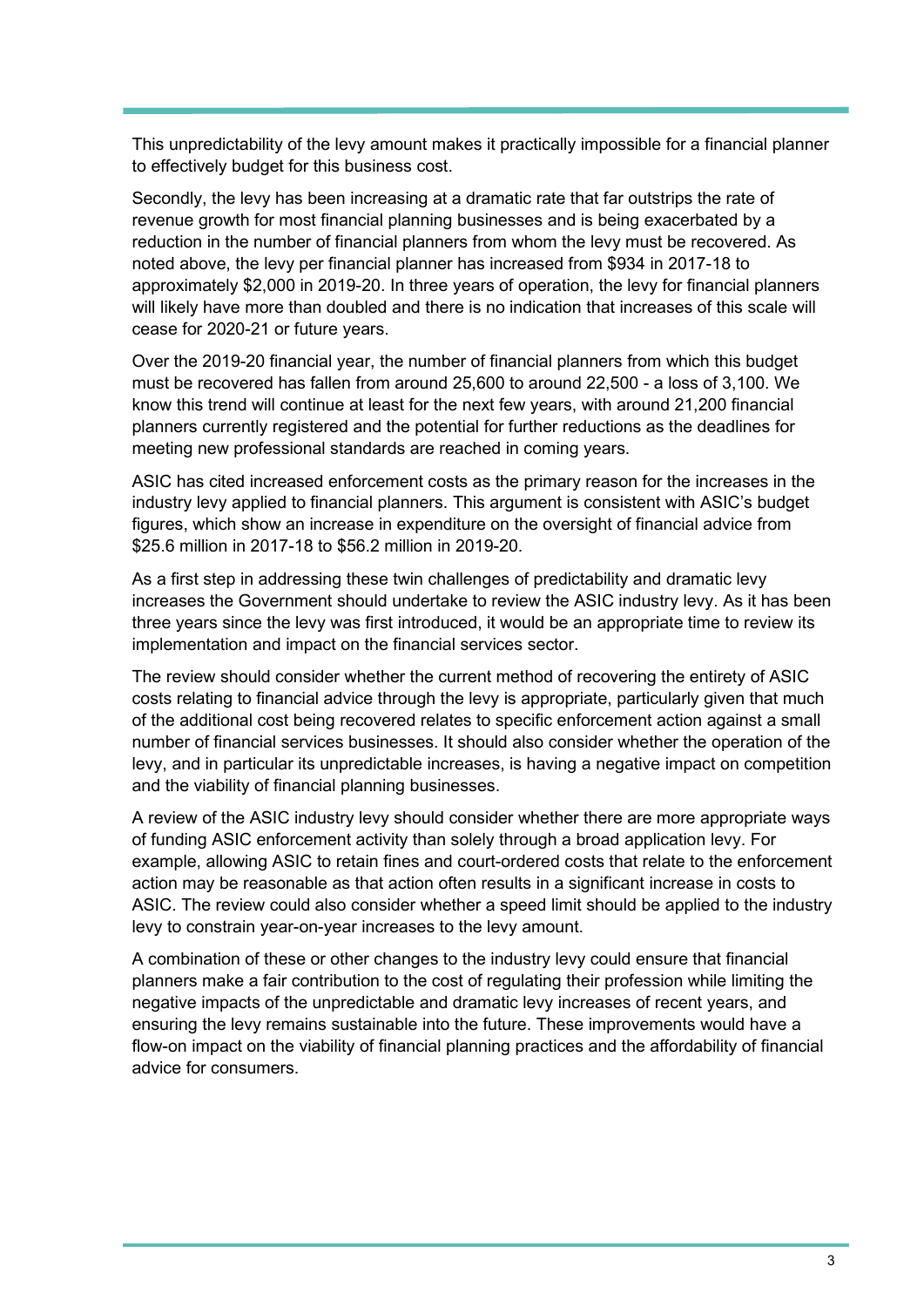#### **3. The design of the single disciplinary body for financial planners within ASIC should focus on reducing duplication with other regulatory functions and providing an effective disciplinary function in the most efficient and cost-effective manner.**

The Government has committed to implementing recommendation 2.10 from the Financial Services Royal Commission which requires the establishment of a single disciplinary system for financial planners to replace the fragmented system that currently operates. The FPA supports the Government's decision to establish a single disciplinary system as it is an opportunity to streamline the existing regulatory framework for financial advice and ensure that it is efficient and effective. Current arrangements involve a lot of duplication and unnecessary complexity, the cost of which is ultimately borne by financial planners and their clients, and yet they have not always been effective at addressing misconduct issues or promoting high professional standards.

For this reason, the FPA welcomed the Government's decision in December 2020 to wind up the Financial Adviser Standards and Ethics Authority ('FASEA'). FASEA has completed the bulk of its work in setting new professional standards for financial planners. It's residual functions - including operating the professional exam, approving new education courses and updating standards where necessary - are relatively minor and could be delivered by other agencies, including the Treasury and ASIC, in a more cost-effective manner.

In December 2020, the Government also announced that it would establish the required single disciplinary system for financial planners within ASIC by building on the Financial Services and Credit Panel. The design of this function remains under consideration by the Treasury and is expected to be settled over the next six months. How this function is established and operates is critical to achieve the outcomes intended by the Financial Services Royal Commission.

The focus of the Treasury's design work must be to ensure the disciplinary function is effective at overseeing and managing disciplinary action at the practitioner level and also that this function is delivered in a cost-effective manner. The FPA has significant expertise in operating a practitioner-focused disciplinary system, both through the application of its own Code of Professional Conduct and in designing a compliance scheme for the FASEA Code of Ethics, and has offered its expertise to the Treasury to assist in its design work.

The FPA's view is that the disciplinary system should: have the capacity to oversee financial planners directly, rather than relying on licensees and other institutional stakeholders; reduce duplication between oversight at the multiple regulator level, licensee level and with financial planners directly; and be constructed to fulfil this function in a cost-effective manner.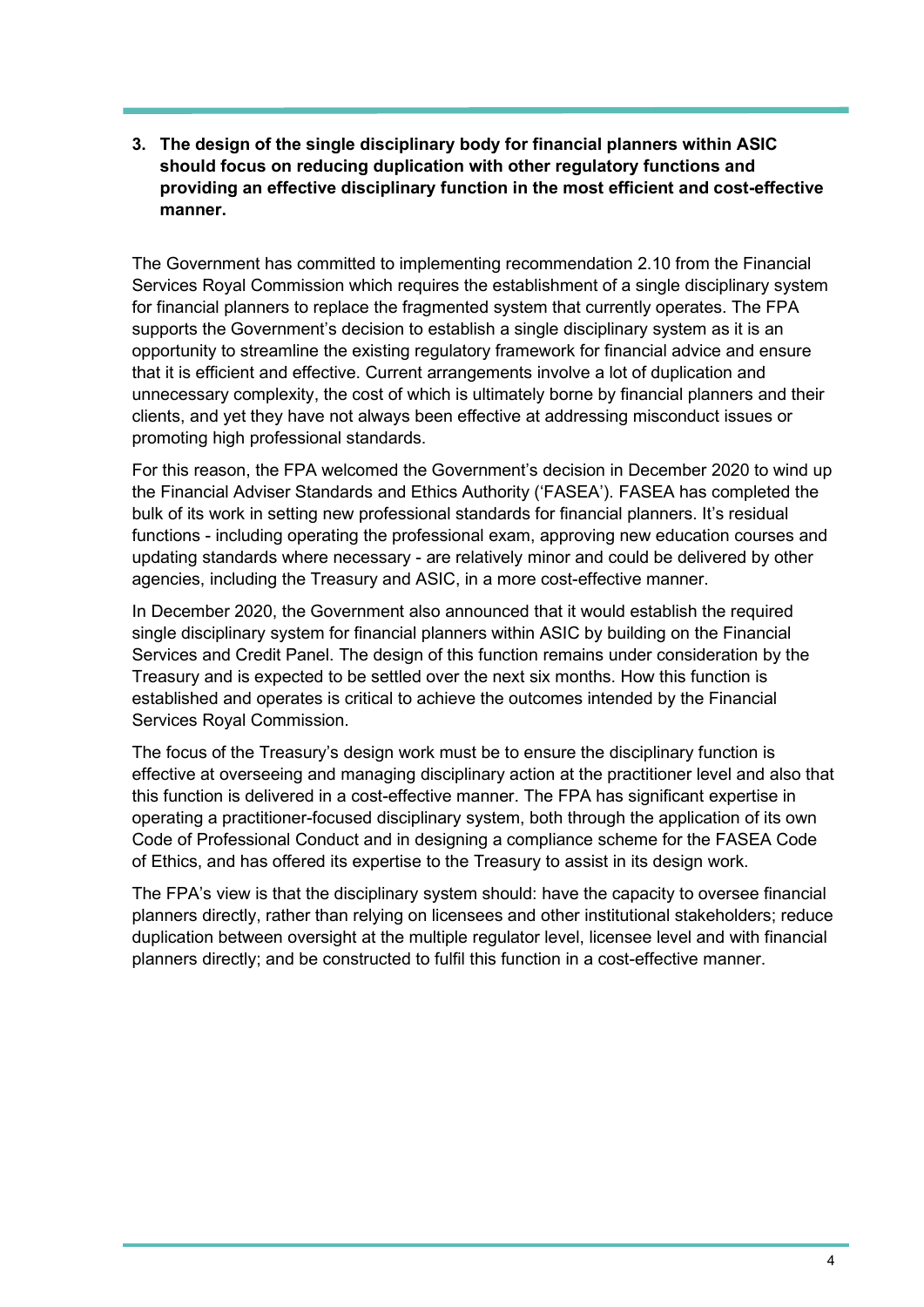#### **4. The Tax Practitioners Board should pursue an MOU with ASIC to ensure tax (financial) advice complaints are primarily heard by the single disciplinary function being established within ASIC.**

A further challenge in establishing a single disciplinary system for financial planners is setting the role for the Tax Practitioners Board ('TPB') in overseeing 'tax (financial) advisers'. Most financial advice includes tax advice and the TPB has had a role in overseeing and disciplining financial planners since 2014.

While the TPB has a legitimate role in overseeing all tax advice, there remains a question on whether it should continue in this role for financial planners in practice. Most recently, the Government's review of the TPB concluded that this question should be answered in the context of the Government's creation of a single disciplinary system for financial planners.

The FPA's view is that the best option would be to maintain a formal role for the TPB in overseeing all tax advice, but for the TPB to refer oversight and disciplinary functions for financial planners to the single disciplinary system being established within ASIC. This could be achieved through an MOU that provides for all disciplinary matters relating to financial planners to be investigated and addressed by ASIC and for the TPB to make available tax expertise to ASIC where it is needed to resolve a complaint.

A formal arrangement between the TPB and ASIC would ensure there is clear responsibility for overseeing and disciplining financial planners with a single body, giving both consumers and financial planners confidence that disciplinary matters will be resolved quickly and effectively. It has the potential to reduce duplication if financial planners are subject to a single registration fee for their disciplinary body, rather than multiple fees for multiple different agencies. This option would also allow ASIC to consolidate the registration of financial planners into a single register, rather than the current arrangement where ASIC, TPB and FASEA all have separate registers.

### **5. The design of a compensation scheme of last resort should include a sustainable and broad funding base that includes all participants in the financial services industry and does not solely rely on contributions from financial planners.**

A second major piece of policy work stemming from the Financial Services Royal Commission and due to be implemented in 2021 is the establishment of a compensation scheme of last resort ('CSLR'). A CSLR that raises funding from the participants in the financial services sector has the potential to significantly add to the cost of operating as a financial planner and therefore the cost to consumers of receiving financial advice.

The FPA supports the Government taking action to ensure that consumers with unpaid determinations against financial services businesses are able to recover compensation. The FPA has recommended that the Government, as a first step in this process, should focus on reducing the number of determination that remain unpaid by better policing capitalisation and professional indemnity insurance requirements. This would have the effect of minimising the number of claims that a CSLR may need to fund and thereby reducing the cost of a CSLR to the financial services sector.